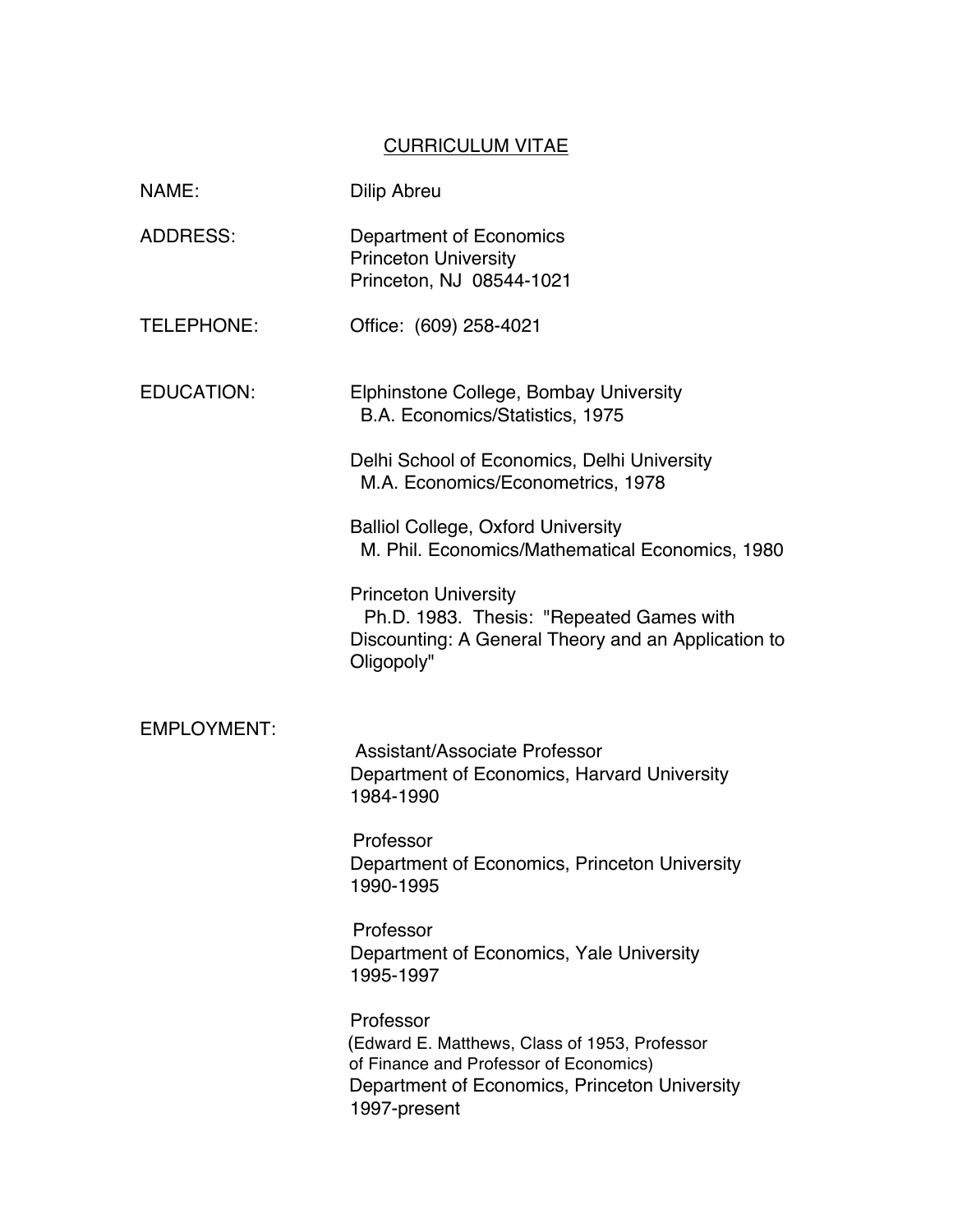## PROFESSIONAL HONORS:

Sloan Foundation Fellowship, 1988-1990

Fellow of the Econometric Society, elected 1991.

Fellow of the American Academy of Arts and Sciences, elected 2001.

Council Member of the Econometric Society, 2003-2008

Member of the Council of the Game Theory Society (GTS), 2011-2014.

Economic Theory Fellow of the Society for the Advancement of Economic Theory (SAET) Elected, 2013.

FELLOWSHIPS:

Post-Doctoral Fellow, Institute for Mathematics and its Applications, University of Minnesota, Fall 1983

Post-Doctoral Fellow, Mathematical Sciences Research Institute University of California, Berkeley, Fall 1985

National Fellow, Hoover Institution, Stanford University, 1989-1990

Visiting Fellow, Russell Sage Foundation, N.Y., 1994-1995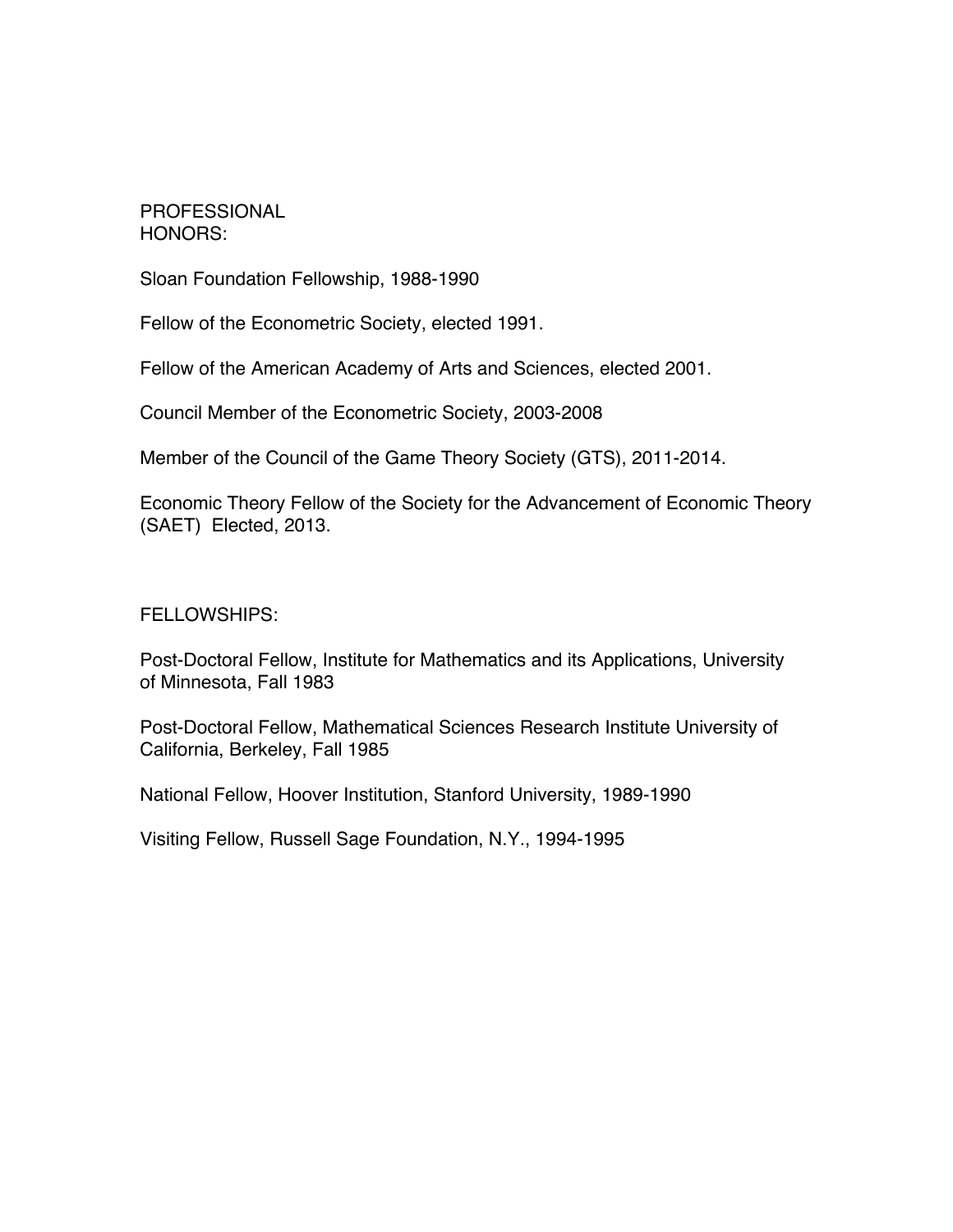## **BIBLIOGRAPHY**

"Repeated Games with Discounting: A General Theory and an Application to Oligopoly," unpublished Ph.D. dissertation, Princeton University, 1983.

"On the Inconsistency of Certain Axioms on Solution Concepts for Non-Cooperative Games," (with D. Pearce), *Journal of Economic Theory*, October 1984.

"Extremal Equilibria of Oligopolistic Supergames," *Journal of Economic Theory*, June 1986.

"Optimal Cartel Equilibria with Imperfect Monitoring," (with D. Pearce and E. Stacchetti), *Journal of Economic Theory*, June 1986.

"On the Theory of Infinitely Repeated Games with Discounting," *Econometrica*, March 1988.

"The Structure of Nash Equilibrium in Repeated Games with Finite Automata," (with A. Rubinstein), *Econometrica*, November 1988.

"Subgame Perfect Implementation: A Necessary and Almost Sufficient Condition," (with A. Sen) *Journal of Economic Theory*, April 1990.

"Toward a Theory of Discounted Repeated Games with Imperfect Monitoring," (with D. Pearce and E. Stacchetti), *Econometrica*, September 1990.

"Virtual Implementation in Nash Equilibrium" (with A. Sen), *Econometrica*, July 1991.

"A Perspective on Renegotiation in Repeated Games," (with D. Pearce), in *Game Equilibrium Models*, ed. R. Selten, Berlin: Springer Verlag, 1991.

"Information and Timing in Repeated Partnership," (with P. Milgrom and D. Pearce), *Econometrica*, November 1991.

"Virtual Implementation in Iteratively Undominated Strategies: Complete Information," (with H. Matsushima), *Econometrica*, September 1992.

"A Response to Glazer and Rosenthal," (with Hitoshi Matsushima), *Econometrica*, November 1992.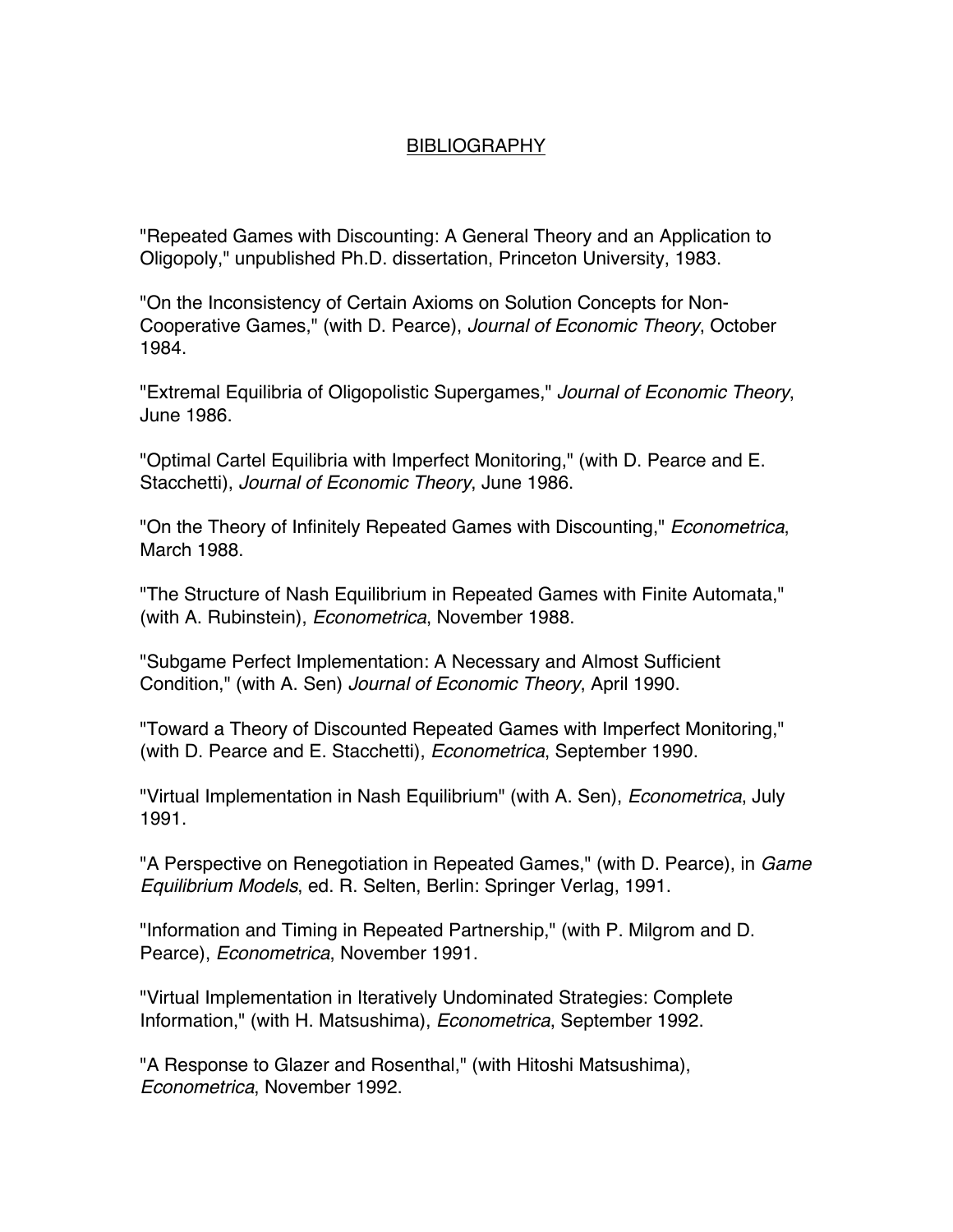"Virtual Implementation in Iteratively Undominated Strategies: Incomplete Information," (with H. Matsushima), 1992, mimeo.

"Renegotiation and Symmetry in Repeated Games," (with D. Pearce and E. Stacchetti), *Journal of Economic Theory*, August 1993.

"Exact Implementation," (with H. Matsushima), 1994, *Journal of Economic Theory* 64, No. 1.

"The Folk Theorem for Discounted Repeated Games: a NEU Condition," (with P.K. Dutta and Lones Smith), 1994, *Econometrica* 62, No. 4.

"Implementation in Iteratively Undominated Strategies" in *Economics in a Changing World: Microeconomics* (1997), Vol. 2, Beth Allen (ed.), New York: Saint-Martin's Press, Inc.

"Bargaining and Reputation" (with F. Gul), *Econometrica* January 2000.

"Bargaining, Reputation and Equilibrium Selection in Repeated Games," (with D. Pearce), September 2002.

"Synchronization Risk and Delayed Arbitrage," (with M. Brunnermeier), *Journal of Financial Economics*, December 2002.

"Evolutionary Stability in a Reputational Model of Bargaining," (with R. Sethi), *Games and Economic Behavior,* August 2003.

"Bubbles and Crashes," (with M. Brunnermeier), 2003 *Econometrica*, 71(1).

"A Behavioral Model of Bargaining with Endogenous Types," (with D. Pearce), November 2003.

"Self-Enforcing Cooperation with Graduated Punishments" (with Douglas Bernheim and Avinash Dixit) mimeo, July 2005.

"Bargaining, Reputation and Equilibrium Selection in Repeated Games with Contracts" (with D. Pearce), May 2007 *Econometrica*.

"Bargaining and Efficiency in Networks" (with M. Manea), *Journal of Economic Theory*, 2012

"Markov Perfect Equilibria in a Model of Bargaining in Networks" (with M. Manea), *Games and Economic Behavior*, 2012.